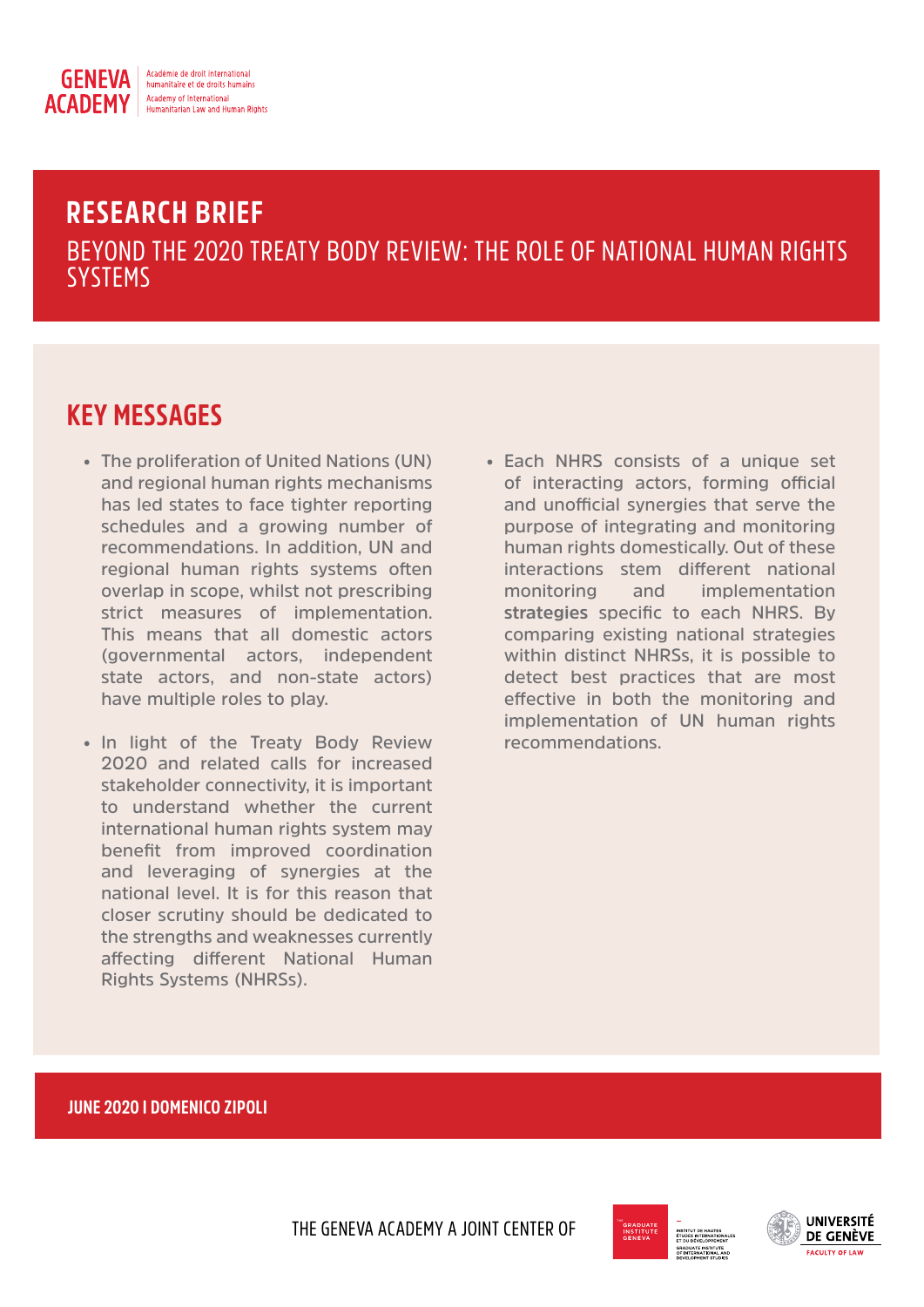## **INTRODUCTION AND OBJECTIVES**

The international human rights system has been expanding at a considerable pace in the last three decades, with the resulting abundance of laws, actors, and procedures posing new challenges to the system's overall effectiveness. Such proliferation of United Nations (UN) and regional human rights mechanisms demands a systemic study of their national dynamics and effects, as States struggle to keep up with their reporting obligations and the implementation of a growing number of recommendations. The latest data from the treaty body system shows the extent of this challenge, with only 19 percent of States upholding their reporting obligations.<sup>1</sup> In addition, UN and regional human rights systems often overlap in scope, whilst not prescribing strict measures of implementation. This means that all domestic actors (governmental actors,

> **Without a receptive domestic human rights infrastructure, UN and regional level initiatives risk facing structural and procedural complications that might undermine a more inter-connected system of human rights monitoring.**

independent state actors, and non-state actors) have multiple roles to play. To counter these challenges, it is important to understand whether the current international human rights system may benefit by improving the coordination and leveraging of synergies at the national level.

As the Treaty Body Review 2020 draws towards its conclusion, it is time to focus on the domestic level and assess the role of national monitoring and implementation strategies**.** Firmly grounded on Sustainable Development Goal 16<sup>2</sup>, the underlying assumption of this shift entails the following: without a receptive domestic human rights infrastructure, UN and regional level initiatives risk facing structural and procedural complications that might undermine a more inter-connected system of human rights monitoring. As the growing number of recommendations are absorbed at domestic level, UN and regional outputs need to be in-sync with national input and attention needs to be focused on the particular value added by each part of this process.

A [research project](https://www.geneva-academy.ch/research/our-project/detail/75-the-role-of-national-human-rights-systems-in-the-implementation-of-international-human-rights-standards-and-recommendations) just started at the Geneva Academy will contribute to better and more coordinated monitoring of recommendations from both UN treaty bodies, Human Rights Council and regional mechanisms at national level,

thus enhancing human rights implementation efforts. It will be doing so by unpacking the black box of inter-institutional cooperation, in order to facilitate a more comprehensive understanding of the strengths and weaknesses currently affecting different National Human Rights Systems (NHRSs). Each NHRS consists of a unique set of interacting actors, forming official and unofficial synergies that serve the purpose of integrating and monitoring human rights domestically. Some NHRS components pertain to the state (e.g. National Mechanisms for Reporting and Follow-up - [NMRFs](https://www.ohchr.org/Documents/Publications/HR_PUB_16_1_NMRF_PracticalGuide.pdf)), some pertain to the state yet stand independent from it (e.g. National Human Rights Institutions - [NHRIs](https://nhri.ohchr.org/EN/Pages/default.aspx)), whilst others are purely non-state (e.g. Civil Society Forums). Crucially, there is no standardized NHRS formulation and its components are affected by contextual variations in each country. Depending on the quality of its NHRS, the state will be varyingly equipped to respond to its international

human rights commitments.

Contrasting the potentially infinite variations, it is useful to provide a classification of national monitoring and implementation strategies by collecting evidence from specific NHRS studies. This, in turn, may allow the detection of best practices that are most

effective in both the monitoring and implementation of UN human rights recommendations. A systematic analysis of the specific institutions, norms and procedures that make the 'transmission belt' between the international and domestic spheres will lead to policy recommendations aimed at increased levels of human rights compliance by States. Therefore, attention needs to be focused on the particular value added by each integrating aspect of existing NHRSs, providing solutions to enhance their performance in light of current reform processes.

## **THE NATIONAL HUMAN RIGHTS SYSTEM MATRIX**

In broader terms, this approach joins a prospering academic field focused on the role of national human rights actors and procedures, a trend recently branded as the domestic institutionalization of human rights.<sup>3</sup> Leading scholars in this field argue that

'a systems approach to the role of state actors in human

<sup>1</sup> Report of the Secretary-General, Status of the Human Rights Treaty Body System, A/74/643, 10 January 2020.

<sup>2</sup> SDG 16.6: Develop effective, accountable and transparent institutions at all levels.

<sup>3</sup> S. L. B. Jensen, S. Lagoutte, and S. Lorion, 'The Domestic Institutionalisation of Human Rights: An Introduction' 37 *Nordic Journal of Human Rights* 3 (2019) 165 – 176.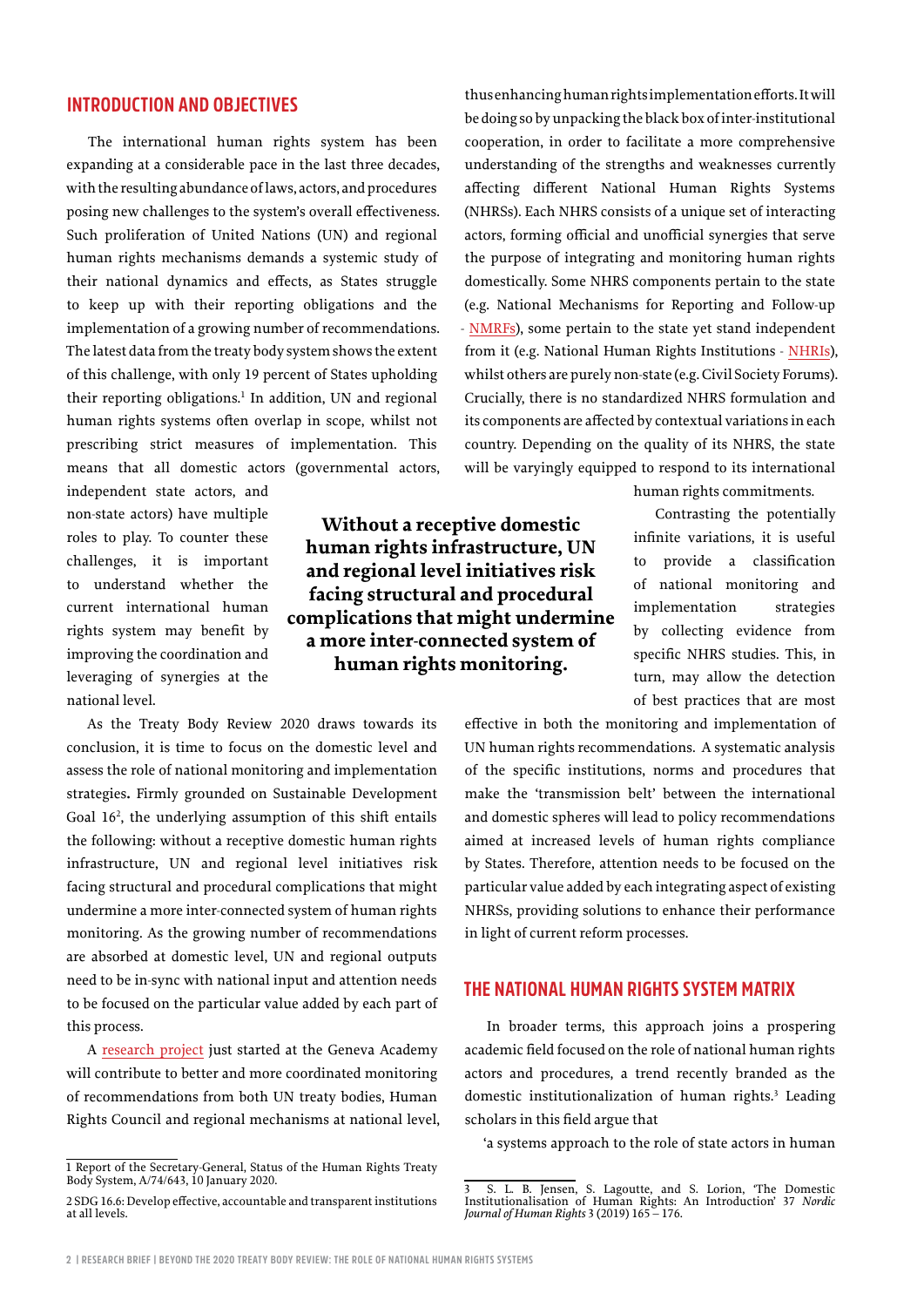rights protection and promotion allows us to capture the political and institutional complexity of domestic human rights implementation. Such an approach values coordination of the state human rights action (horizontal dimension) and on its interaction with supra national human rights mechanisms (vertical dimension)'.4

By adopting this understanding and adapting its novel analytical framework to explain domestic human rights dynamics, it is possible to devise the following NHRS matrix (see infographic below).

Every NHRS consists of different sets of actors, each with its own designated mandate to monitor and/or implement UN human rights recommendations. We can distinguish three generally applicable categories of NHRS actors, namely governmental actors, independent state actors and non-state actors.

#### **GOVERNMENTAL STATE ACTORS**

Governmental state actors consist, first of all, in ministerial bodies, including both politically nominated officials and career bureaucrats acting under their ministries of belonging. Within each ministry, internal human rights focal points and related structures can also be envisaged as well as inter-ministerial coordination bodies for an organic streamlining of governmental human rights action. Secondly, governmental state actors include law enforcement and security bodies, such as the armed forces, police, and detention services. On both counts, the decentralization of public authority and the general organization of the state will affect the relevance of local government and administration, which are nonetheless to be considered as potential governmental state actors involved in human rights implementation.

### **INDEPENDENT STATE ACTORS**

Turning to independent state actors, four target bodies can be distinguished. Firstly, the judicial power, consisting of the entire court system of the country in question. Here too, context plays a major role (for example, the constitutional or the supreme court structure). Secondly, parliament, as inter-parliamentary committees are often established with a thematic, human rights focus. Such committees are useful for streamlining parliamentary efforts which require technical and/or contextual knowledge, as is the case with human rights. Thirdly, ombudsman bodies are also part of the independent state actor category. Fourthly,

#### **The National Human Rights System Matrix**



<sup>4</sup> S. Lagoutte, 'The Role of State Actors Within the National Human Rights System' 37 *Nordic Journal of Human Rights* 3 (2019) 179. For earlier discussions on the importance of systemic studies on 'National Human Rights Protection Systems' see also B. G. Ramcharan, 'National Responsibility to Protect Human Rights' 39*Hong Kong Law Journal* 2 (2009); M. Robinson, 'From Rhetoric to Reality: Making Human Rights Work' 1 *European Human Rights Law Review* (2003); and UNGA, Report of the Secretary-General, Strengthening of the United Nations: An Agenda for Further Change, UN Doc. A/57/387, 9 September 2002.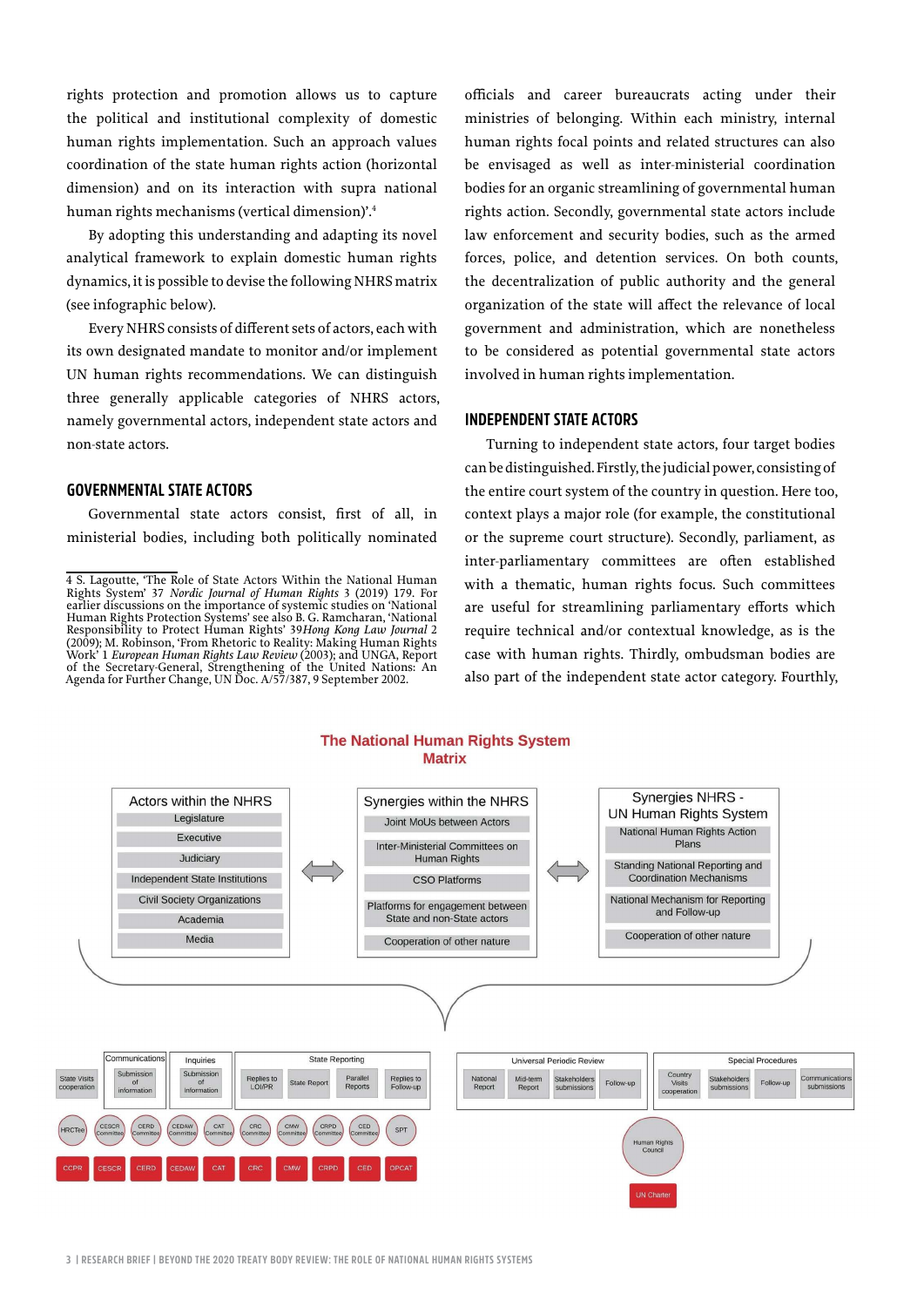NHRIs are par excellence state actors mandated to promote and protect human rights independently from the government of the day. NHRIs play an important role in promoting and protecting human rights and fundamental freedoms, strengthening participation, in particular of civil society organizations, and promoting the rule of law and developing and enhancing public awareness of those rights and freedoms.

## **NON-STATE ACTORS**

Lastly, non-state actors are a crucial component in the architecture of the NHRS and among the main beneficiaries of a strong system. In a context of shrinking space for civil society worldwide, a strong NHRS creates and maintains an enabling environment for civil society, through the establishment of platforms of engagement between civil society and the wider state apparatus.

#### **SYNERGIES AMONG ACTORS**

If the nature and number of actors pertaining to a NHRS are very much dependent on contextual factors of each country, synergies among actors multiply the possibilities of available formats. These synergies can be both horizontal (through cooperation among actors within the NHRS, at

central and local levels) or vertical (between NHRS actors and the UN Human Rights system). *Horizontal synergies* may include national coordination structures, processes and dialogues, joint MoUs between

two state actors or include more elaborate frameworks among several state actors. It is often the case that nonstate actors are invited to these (in)formal platforms, either as integrating participants with decisional powers or as simple observers of the process. *Vertical synergies* may enable regular interaction between NHRS actors and the UN human rights system, through strengthened national ownership of reporting and follow-up. Usually of a formal nature, vertical synergies are set to systematize and rationalize the engagement with international and regional human rights mechanisms, including the preparation of reports, and coordinates follow-up, thereby ensuring national coherence. Examples of vertical synergies include National Human Rights Action Plans, Standing National Reporting and Coordination Mechanisms and the more recent introduction of National Mechanisms for Reporting and Follow-up.

The NHRS matrix provides an innovative method

**A focus on national strategies for human rights monitoring and implementation is of timely relevance as the Treaty Body Review 2020 process comes to a close.**

to effectively analyze the process of implementation and compliance by the state, which can in turn assist in determining the effectiveness of any follow-up and monitoring mechanism employed by both UN and national human rights bodies. It should be clear that the NHRS concept is not a fix-all solution to the compliance gap. Resources, political will, and the overall capacity of each state will all continue to affect human rights implementation efforts. What is crucial in this respect is, however, that a NHRS might be a prerequisite for increased effectiveness, in that 'when all actors, frameworks and procedures are in place at domestic level, the state will be in a better position to comply with all its human rights obligations'.<sup>5</sup> This project wishes to approach this assumption with evidence from specific country studies and understand the impact that different national monitoring and implementation strategies have on human rights compliance. It is first of all important to ask ourselves whether existing strategies are effective in facilitating human rights implementation. For instance, are there safeguards in place for an independent and impartial monitoring of UN human rights recommendations? If so, which safeguards are better placed to ensure independent human rights monitoring and which ones seem to fall prey of State capture? Why is an effective interaction between the

> UN human rights mechanisms and domestic actors important to achieve recommendations which are well founded and can serve to improve human rights? What processes need to be in place domestically to avoid

a *dialogue de sourds*, echo chambers, or simply self-serving exercises from the different stakeholders?

# **A FOCUS ON NATIONAL STRATEGIES IN LIGHT OF THE TREATY BODY REVIEW 2020**

A focus on national strategies for human rights monitoring and implementation is of timely relevance as the Treaty Body Review 2020 process comes to a close. Initiated by UN General Assembly Resolution 68/268<sup>6</sup>, the 2020 Review seeks to overcome the currently overburdened and overlapping nature of reporting requirements, with more coordinated and harmonized cycles of state reviews

<sup>5</sup> Ibid. 184.

<sup>6</sup> GA Resolution 68/268, 'Strengthening and Enhancing the Effective Functioning of the Human Rights Treaty Body System', 9 April 2014, available at <[www.ohchr.org/Documents/HRBodies/TB/HRTD/A- RES-](http://www.ohchr.org/Documents/HRBodies/TB/HRTD/A-RES-68-268_E.pdf)[68-268\\_E.pdf](http://www.ohchr.org/Documents/HRBodies/TB/HRTD/A-RES-68-268_E.pdf)>.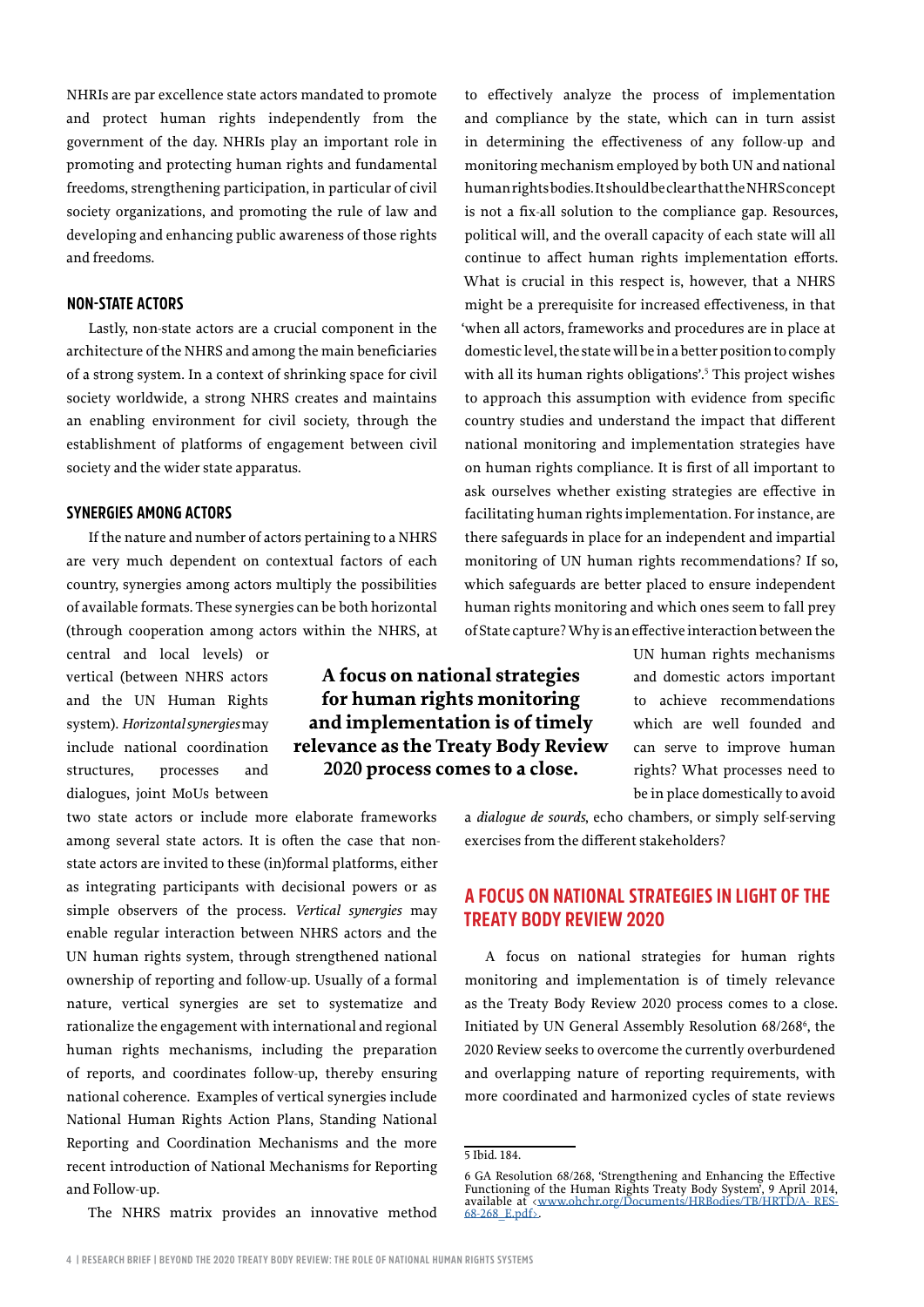and stakeholder participation procedures. 7 At the same time, the 2020 Review addresses the need for closer cooperation between treaty-based, charter-based and regional human rights mechanisms. These challenges are not new. Since the late 1980s the former UN Human Rights Centre and the current OHCHR have launched several initiatives to address the system's constant expansion and ensuring challenges. 8 The most recent initiative, the Treaty Body Strengthening Process (2009–2014),<sup>9</sup> created a momentum that led to the adoption of GA Res 68/268. The ultimate objective of the Process was 'to improve the impact of treaty bodies on rights-holders and duty-bearers at the national level by strengthening the functioning of treaty bodies while fully respecting the independence of the latter.'<sup>10</sup> Learning from past attempts at reform, the process rested firmly on two tenets: 'a bottom-up approach to ensure the buy-in *of all stakeholders*' and 'incremental progress to achieve sustainable change through a transparent process that genuinely involves *all relevant stakeholders*'.11 The growing relevance of domestic actors to treaty body reform

initiatives has often been reiterated in official statements and the Strengthening Process was embedded in the understanding that the treaty body system is inherently multi-stakeholder. Thus over

20 consultations allowed for the active participation of diverse categories of domestic stakeholders.12 In 2014, former High Commissioner for Human Rights Navy Pillay further connected the international human rights monitoring system to its domestic counterparts: 'even with a strengthened treaty body system, treaty implementation will only be as effective as the network of actors prepared to work together for the improvement human rights

performance on the ground'.13 In much more direct terms than during past reform processes, the Treaty Body Strengthening Process spelt out that in order to increase its effectiveness and impact, the treaty body system needed to strengthen its cooperation with key national actors. Due to this stronger focus on domestic implementation, GA Res. 68/268 encouraged the committees to harmonize their working methods as a step toward a more consistent and predictable relationship with domestic counterparts. In essence, GA Res. 68/268 (and the Strengthening Process leading to it) constitutes the most recent unanimous political recognition by the community of states of the essential role that domestic actors have toward a stronger, more effective UN human rights system.

## **CONCLUSION AND EXPECTED CONTRIBUTIONS**

UN-level initiatives cannot be assessed without giving due consideration to its domestic institutional counterparts. The UN human rights system's report-and-review process

# **'What is discussed in Geneva does not stay in Geneva. It spills over into domestic debates, adding fuel to mobilization and prompting demands for implementation'**

trickles into domestic politics, as reflected in growing trends of domestic institutionalization. After all, 'what is discussed in Geneva does not stay in Geneva. It spills over into domestic debates, adding fuel to mobilization and

prompting demands for implementation'.14 This research project, dedicated to addressing national institutional synergies, attempts to address this very issue. Three main contributions can be expected at this point. Firstly, the strengths and weaknesses that will stem from each NHRS under analysis can inform other countries' initiatives of domestic human rights institutionalization. Secondly, highlighted best practices may assist further efforts towards increased connectivity amongst domestic actors and UN human rights mechanisms. Lastly, a stronger focus on the national human rights 'infrastructure' may also be useful to inform the preparations of upcoming Treaty Body and Human Rights Council review processes.

<sup>7</sup> For detailed analysis by different scholars on current challenges of the UN human rights system, see Academic Platform on Treaty Body Review 2020 available at [<https://www.geneva-academy.ch/tb](https://www.geneva-academy.ch/tb-review-2020)[review-2020](https://www.geneva-academy.ch/tb-review-2020)>.

<sup>8</sup> For more information see reports by Independent Expert Philip [Alston \(1988–1996\);](https://www.ohchr.org/EN/HRBodies/HRTD/Pages/FirstBiennialReportbySG.aspx#Alston) [The UN Secretary-General's proposal of a single](https://www.ohchr.org/EN/HRBodies/HRTD/Pages/FirstBiennialReportbySG.aspx#SingleReport)  [report \(2002 – 2006\)](https://www.ohchr.org/EN/HRBodies/HRTD/Pages/FirstBiennialReportbySG.aspx#SingleReport) and [the UN High Commissioner for Human Rights](https://www.ohchr.org/EN/HRBodies/HRTD/Pages/FirstBiennialReportbySG.aspx#proposals)  [Arbour's proposal of a unified standing treaty body \(2006\).](https://www.ohchr.org/EN/HRBodies/HRTD/Pages/FirstBiennialReportbySG.aspx#proposals)

<sup>9</sup> [The Treaty Body Strengthening Process,](https://www.ohchr.org/EN/HRBodies/HRTD/Pages/FirstBiennialReportbySG.aspx#treaty) initiated by the Report of the High Commissioner 'Strengthening the UN Human Rights Treaty Body System', UN Doc. A/66/860, June 2012, resulted in GA Res 68/268  $(2009 - 2014)$ 

<sup>10</sup> UN High Commissioner for Human Rights Navenathem Pillay, in her statement to the Human Rights Council on 14 September 2009.

<sup>11</sup> I. Salama, ['Strengthening the UN human rights Treaty Body System:](http://www.geneva-academy.ch/joomlatools-files/docman-files/Ibrahim%20Salama%20-%20Strenghtening%20the%20UN%20human%20rights%20TBs.pdf.)  [prospects of a work in progress'](http://www.geneva-academy.ch/joomlatools-files/docman-files/Ibrahim%20Salama%20-%20Strenghtening%20the%20UN%20human%20rights%20TBs.pdf.) (2016) 5.

<sup>12</sup> All documents related to the treaty body strengthening consultations are available at  $\langle$ www.ohchr.org/EN/HR consultations are available at <[www.ohchr.org/EN/HR](http://http://www.ohchr.org/EN/HRBodies/HRTD/Pages/TBStrengthening.aspx) [Bodies/HRTD/Pages/TBStrengthening.aspx>](http://http://www.ohchr.org/EN/HRBodies/HRTD/Pages/TBStrengthening.aspx).

<sup>13</sup> Report of the High Commissioner, 'Strengthening the UN Human Rights Treaty Body System', supra fn 9.

<sup>14</sup> C. D. Creamer and B. A. Simmons, 'The Proof is in the Process: Self-Reporting Under International Human Rights Treaties' 114 *American Journal of International Law* 1 (2020) 1.